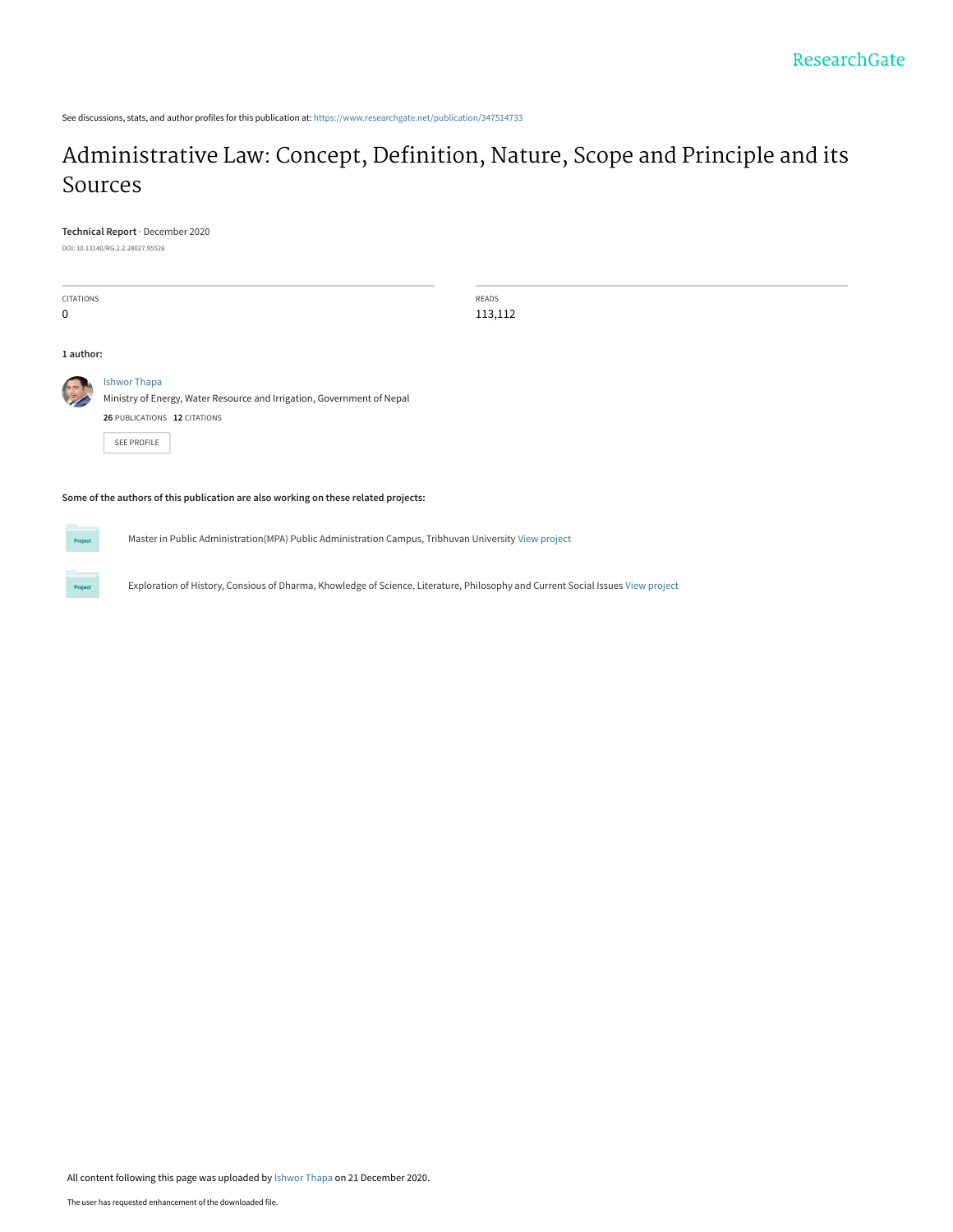# **Administrative Law: Concept, Definition, Nature, Scope and Principle and its Sources**

Ishwor Thapa

MPA Student, Public Administration Campus, Tribhuvan University, Balkhu, Kathmandu

# **Summary:**

This article tries to analyze the concept, nature, scope and principles of administrative law. Administrative law is the law governing the Executive, to regulate its functioning and protect the common citizenry from any abuse of power exercised by the Executive or any of its instrumentalities. Administrative law is the body of [law](https://en.wikipedia.org/wiki/Law) that governs the activities of [administrative agencies](https://en.wikipedia.org/wiki/Government_agency) of [government.](https://en.wikipedia.org/wiki/Forms_of_government) Government agency action can include [rule](https://en.wikipedia.org/wiki/Rule_making)  [making,](https://en.wikipedia.org/wiki/Rule_making) [adjudication,](https://en.wikipedia.org/wiki/Adjudication) or the [enforcement](https://en.wikipedia.org/wiki/Enforcement) of a specific [regulatory](https://en.wikipedia.org/wiki/Regulation) agenda. Administrative Law as a [law](https://www.lawnotes.in/Law) is limited to concerning powers and procedures of administrative agencies. It is limited to the powers of adjudication or rule-making power of the authorities. It is a new branch of law which has evolved with time and shall continue to evolve as per the changing needs of the society. The aim of administrative law is not to take away the discretionary powers of the Executive but to bring them in consonance with the 'Rule of law'.

# **1. Introduction of Administrative Law**

Administrative law is part of the branch of law commonly referred to as public law, the law which regulates the relationship between the citizen and the state and which involves the exercise of state power. So, it is a part of the legal framework for public administration. Public administration is the day-to-day implementation of public policy and public programs in areas as diverse as immigration, social welfare, defence, and economic regulation—indeed in all areas of social and economic life in which public programs operate.

Administrative law is the body of [law](https://en.wikipedia.org/wiki/Law) that governs the activities of [administrative](https://en.wikipedia.org/wiki/Government_agency)  [agencies](https://en.wikipedia.org/wiki/Government_agency) of [government.](https://en.wikipedia.org/wiki/Forms_of_government) Government agency action can include [rule making,](https://en.wikipedia.org/wiki/Rule_making) [adjudication,](https://en.wikipedia.org/wiki/Adjudication) or the [enforcement](https://en.wikipedia.org/wiki/Enforcement) of a specific [regulatory](https://en.wikipedia.org/wiki/Regulation) agenda.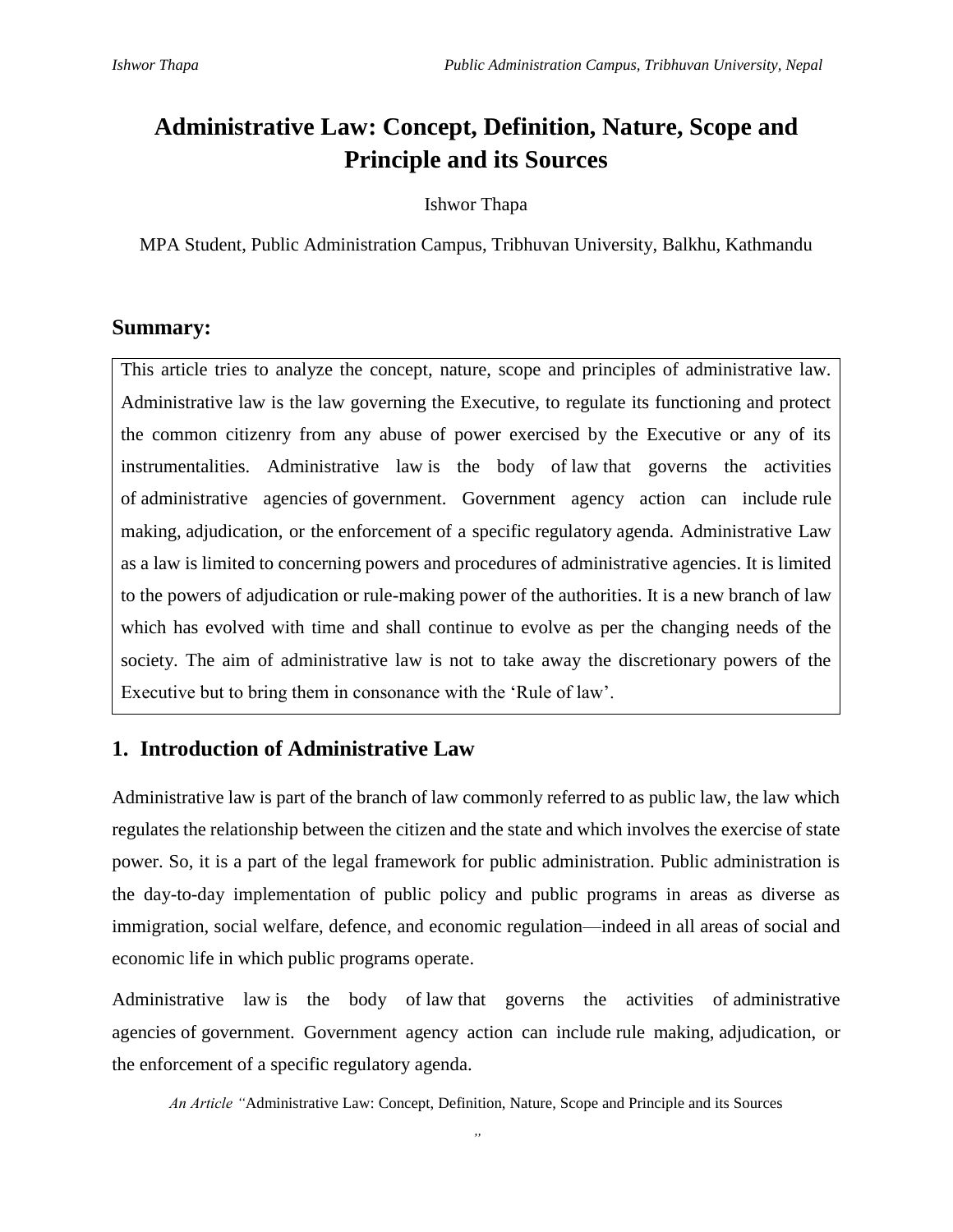Administrative law is considered a branch of [public law.](https://en.wikipedia.org/wiki/Public_law) Administrative law deals with the decision making of such administrative units of government as [tribunals,](https://en.wikipedia.org/wiki/Tribunal) [boards](https://en.wikipedia.org/wiki/Board_of_directors) or [commissions](https://en.wikipedia.org/wiki/Government_agency) that are part of a national [regulatory scheme](https://en.wikipedia.org/wiki/Regulation) in such areas as police law international trade [manufacturing](https://en.wikipedia.org/wiki/Manufacturing) the [environment,](https://en.wikipedia.org/wiki/Environment_(biophysical)) [taxation,](https://en.wikipedia.org/wiki/Taxation) [broadcasting](https://en.wikipedia.org/wiki/Broadcasting) [immigration](https://en.wikipedia.org/wiki/Immigration) and [transport.](https://en.wikipedia.org/wiki/Transport) Administrative law expanded greatly during the twentieth century, as legislative bodies worldwide created more government agencies to regulate the social, economic and political spheres of human interaction.

# **2. Concept of Administrative Law:**

Administrative law is a branch of public law that is concerned with the procedures, rules, and regulations of a number of governmental agencies. Administrative law specifically deals with such administrative agencies' decision-making capabilities, as they carry out laws passed by state and federal legislatures. An example of administrative law is the regulation and operation of the Social Security Administration, and the administration of benefits to the people.

Administrative law is that body of law which applies for hearings before quasi-judicial bodies, boards, [commissions](http://www.duhaime.org/LegalDictionary/C/Commission.aspx) or [administrative tribunals](http://www.duhaime.org/LegalDictionary/A/AdministrativeTribunal.aspx) supplement the rules of natural justice with their own detailed rules of procedure.

Through [jurisprudence,](http://www.duhaime.org/LegalDictionary/J/Jurisprudence.aspx) [common law](http://www.duhaime.org/LegalDictionary/C/CommonLaw.aspx) or [case law,](http://www.duhaime.org/LegalDictionary/C/Caselaw.aspx) these principles have each been expanded and refined beyond their original simplistic design to form distinct bodies of law forming together what the legal system refers to as administrative law.

### **3. Definition of Administrative Law:**

Administrative law deals with the legal control of government and related administrative powers. In other words, we can define administrative law as the body of rules and regulations and orders and decisions created by administrative agencies of government.

Administrative law consists of complaints respecting government action that adversely affects an individual. Thus, administrative law involves determining the legality of government actions. There is a two-fold analysis: the legality of the specific law itself and the legality of particular acts purportedly authorized by the specific law.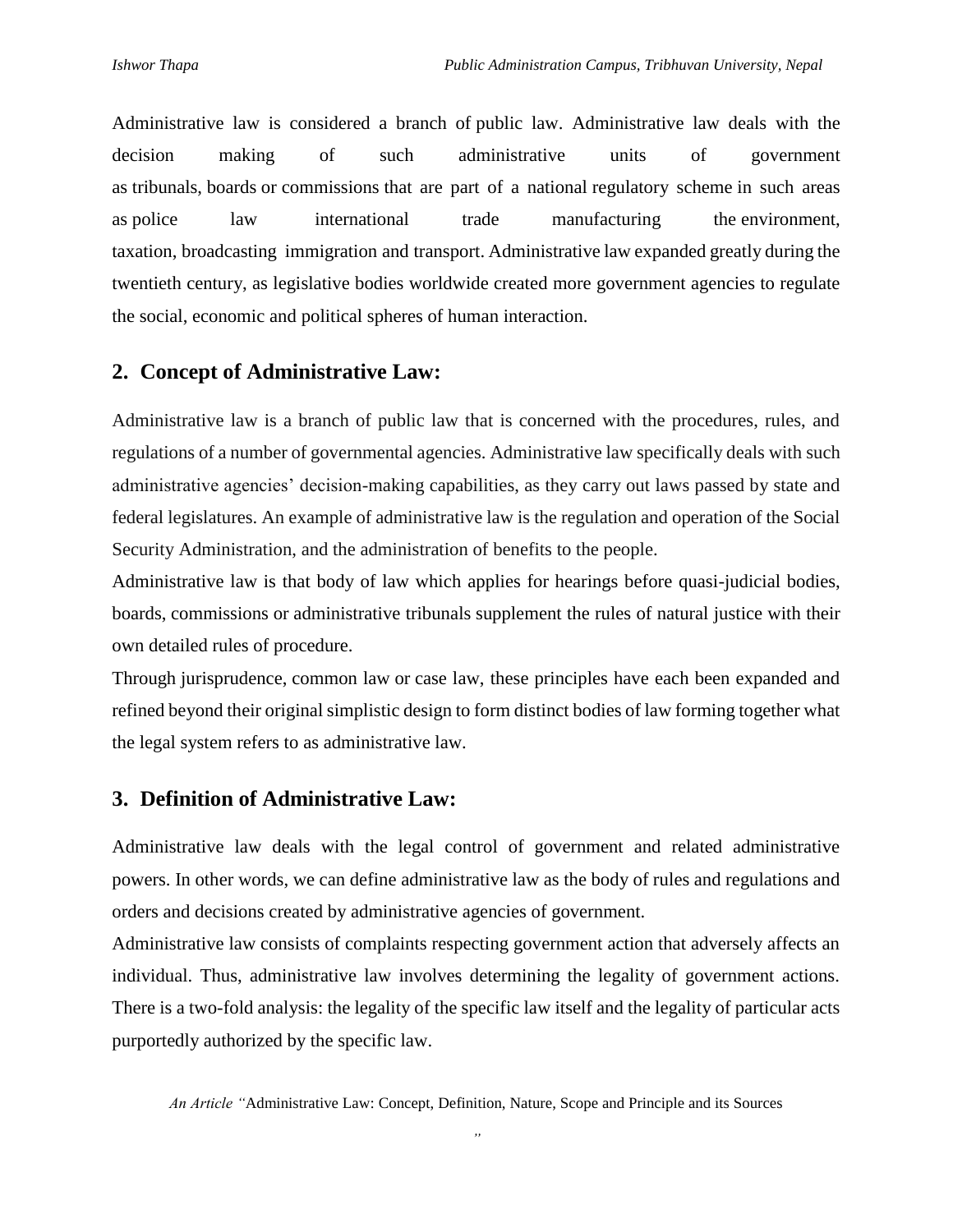Governments cannot perform any act by itself. Governments act through government officials who must act within certain limitations. A government's power to act comes from legislation. Thus, government officials must act within the parameters (or scope) of such legislation which give their actions lawful authority. These are lawful actions. If government officials act outside the scope of their lawful authority and individuals are affected by these acts, then the principles of administrative law provide individuals with the ability to seek judicial review of the administrative action and possible remedies for the wrongful acts.

It is indeed difficult to evolve a scientific precise and satisfactory definition of administrative law. Many jurists have attempted to define it. But none of the definitions has completely demarcated the nature, scope and contents of Administrative Law. Either the definitions are too broad and include much more than what is necessary or they are too narrow and do not include all the necessary contents.

#### **3.1 Definition by Ivor Jennings**

Ivor Jennings in his "The law and the constitution, 1959" provided the following definition of the term "administrative law".

According to him, "administrative law is the law relating to the administrative authorities". This is the most widely accepted definition, but there are two difficulties in this definition.

(1) It is very wide definition, for the law which determines the power and functions of administrative authorities may also deal with the substantive aspects of such powers.

For example: - Legislation relationg to public health services, houses, town and country planning etc. But these are not included within the scope and ambit of administrative law, and

(2) It does not distinguish administrative law from constitution law.

#### **3.2 Definition by K. C. Davis**

According to K. C. Davis, "Administrative law as the law concerns the powers and procedures of administrative agencies, including especially the law governing judicial review of administrative action".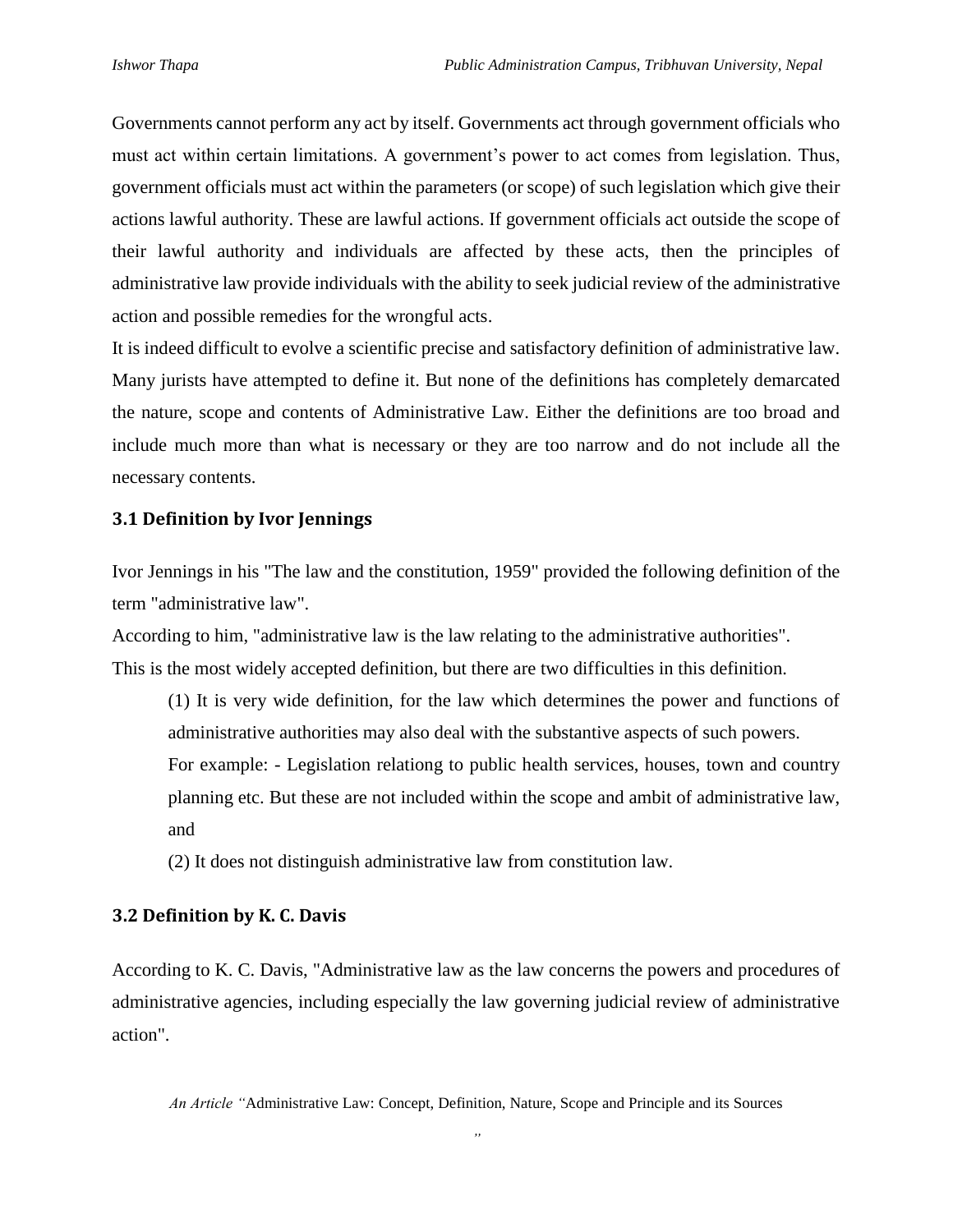#### **3.3 Definition by Prof. Wade**

According to Wade (Administrative Law, 1967) any attempt to define administrative law will create a number of difficulties. But if the powers and authorities of the state are classified as legislative, administrative and judicial, then administrative law might be said "the law which concerns administrative authorities as opposed to the others". Again, there are some difficulties with this definition also. It falls to distinguish administrative law from constitutional law Like Jennings definition mentioned above, this is also very wide definition. It includes the entire legal field except the legislature and the Judiciary. It also includes the law of local government. It is also said that it is not possible to divide completely and definitely the functions of legislative, executive and judiciary. It is very difficult to say precisely where legislation ends and administrative begins. Though enacting a law is function of the legislature the administrative authorities, legislate under the powers delegated to them by the legislature and this delegated legislation is certainly a part of administrative law.

#### **3.4 Definition by Jain and Jain**

According to Jain and Jain, "Administrative law deals with the structure, powers and function of the organs of administration, the limits of their powers, the methods and procedures followed by them in exercising their powers and functions, the method by which their powers are controlled including the legal remedies available to a person against them when his rights are infringed by their operation".

Administrative law, according to this definition, deals with four aspects: -

- It deals with composition and the powers of administrative authorities.
- It fixed the limits of the powers of such authorities.
- It prescribes the procedures to be followed by these authorities in exercising such powers and,
- It controls these administrative authorities through judicial and other means.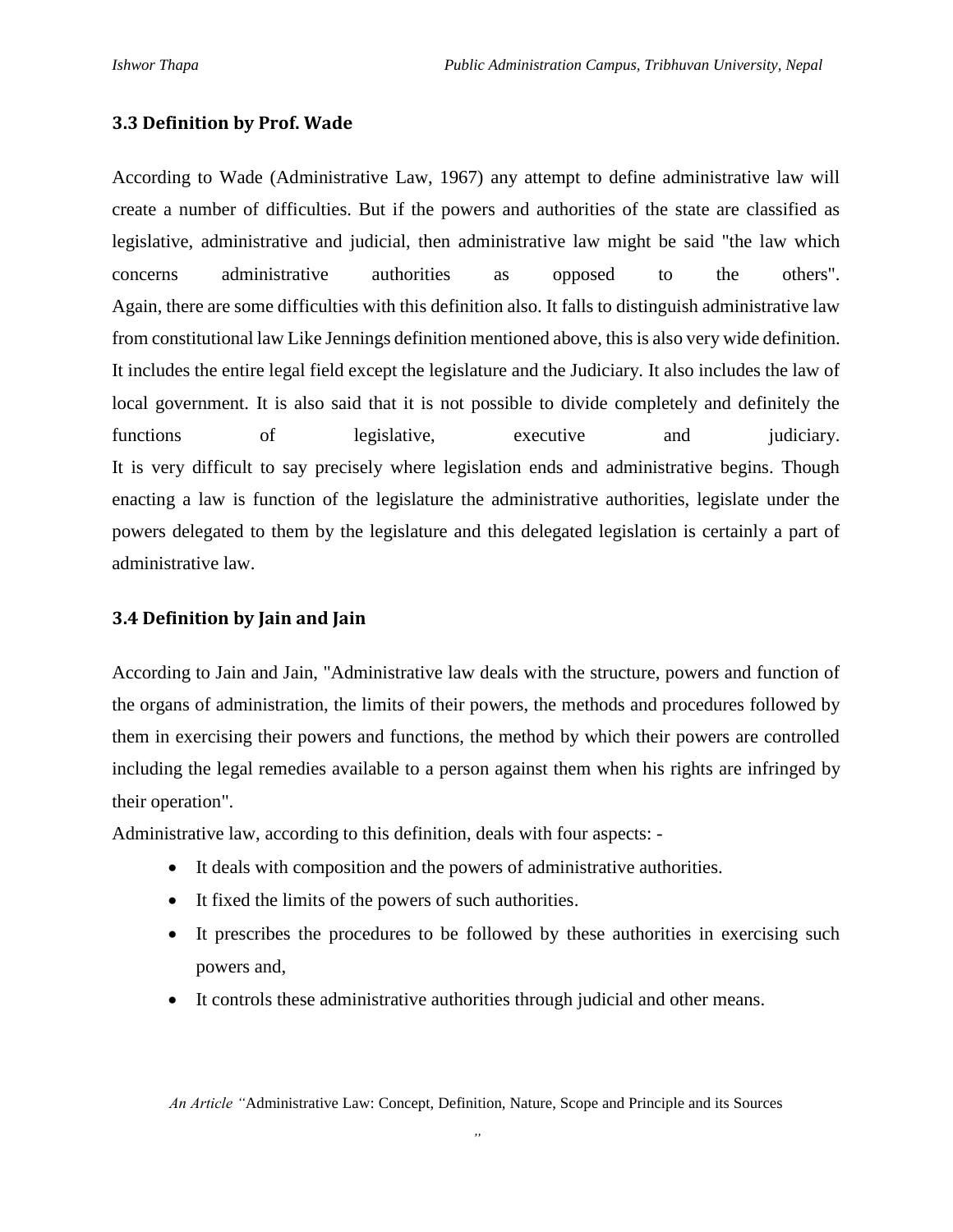### **3.5 Definition by Griffith and Street**

According to Griffith and Street, (Principles of administrative law, 1963), the main object of Administrative law is the operation and control of administrative authorities, it must deal with the following three aspects: -

- What are the limits of those powers?
- What sort of power does the administration exercise?
- What are the ways in which the administrative is kept within those limits?

# **3.6 Improvement to Griffith and Street's Definition**

According to the **Indian Law Institute**, the following two aspects must be added to have a complete idea of the present - day administrative law: -

- What are the procedures followed by the administrative authorities?
- What are the remedies available to a person affected by administration?

# **3.7 Definition by Garner**

According to Garner, administrative law may be described as "Those rules which are recognised by the court as law and which relates to and regulate the administration of government."

Thus Administrative law can be said to be science of power of Administrative authorities, and the nature of their powers can be studied under the three heads:

- Legislative or Rule making,
- Purely Executive,
- Judicial or Adjudicative

# **4. Nature of Administrative Law:**

[Administrative Law](http://kalyan-city.blogspot.com/2010/10/concept-of-administrative-law.html) is a new branch of law that deals with the powers of the Administrative authorities, the manner in which powers are exercised and the remedies which are available to the aggrieved persons, when those powers are abused by administrative authorities.

*An Article "*Administrative Law: Concept, Definition, Nature, Scope and Principle and its Sources The Administrative process has come to stay and it has to be accepted as a necessary evil in all progressive societies. Particularly in welfare state, where many schemes for the progress of the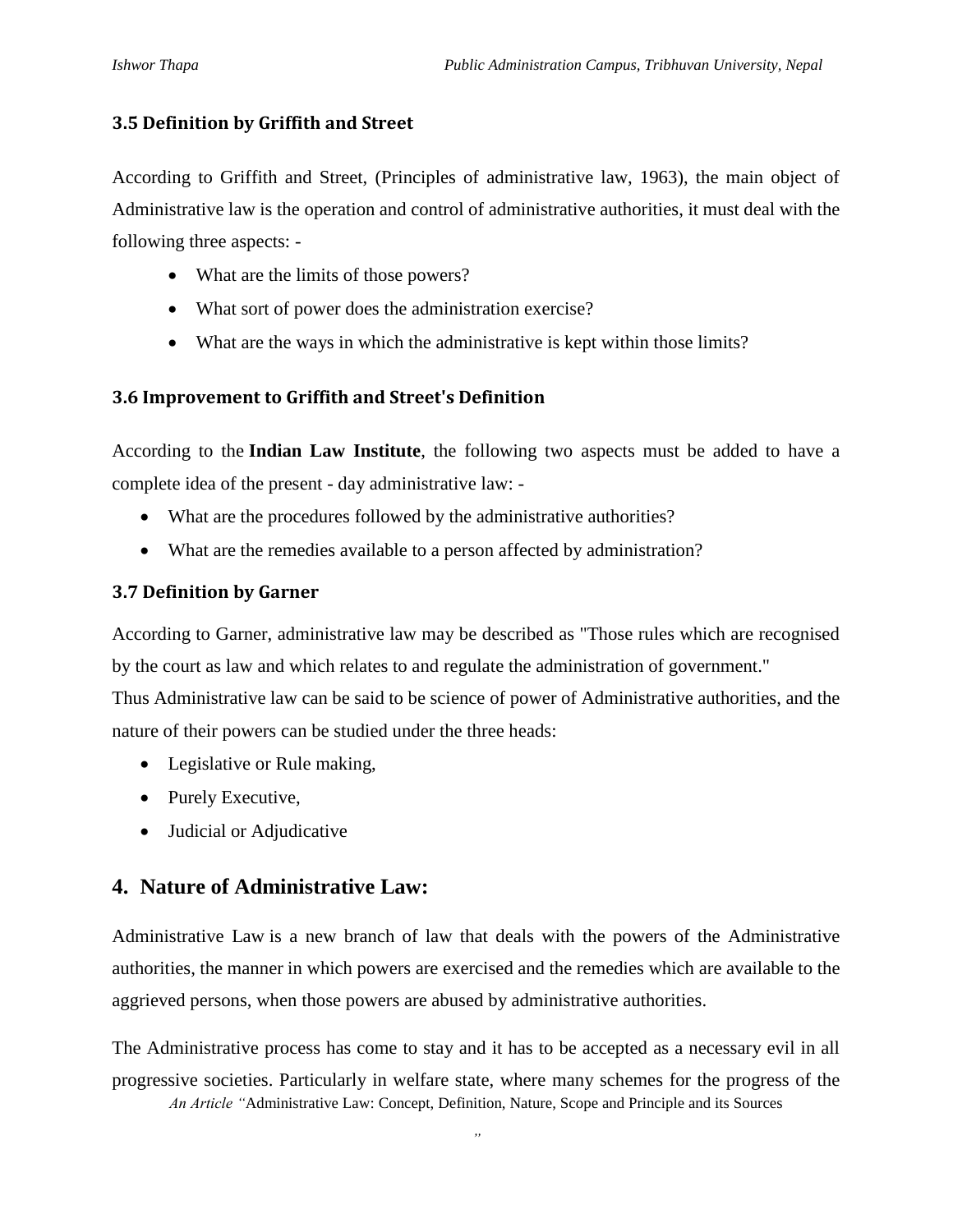society are prepared and administered by the government. The execution and implementation of these programmes may adversely affect the rights of the citizens. The actual problem is to reconcile social welfare with rights of the individual subjects. The main object of the study of Administrative law is to unravel the way in which these Administrative authorities could be kept within their limits so that the discretionary powers may not be turned into arbitrary powers.

# **5. Scope of Administrative Law:**

Administrative Law as a [law](https://www.lawnotes.in/Law) is limited to concerning powers and procedures of administrative agencies. It is limited to the powers of adjudication or rule-making power of the authorities. Thus, it is limited to:

- Establishment, organization and powers of various administrative bodies
- [Delegated legislation](https://www.lawnotes.in/Delegated_legislation) the Rule-making power of the authorities
- Judicial functions of administrative agencies such as [tribunals](https://www.lawnotes.in/Tribunal)
- Remedies available such as [Writs,](https://www.lawnotes.in/Writ) [Injunction](https://www.lawnotes.in/Injunction) etc.
- Procedural guarantees such as the application of [principles of Natural](https://www.lawnotes.in/Principles_of_Natural_Justice) Justice
- Government liability in tort
- Public corporations

There are several branches of the science of law. The Administrative Law is a recent branch of the science of law. In the political science there are few Administrative organs. Certain functions have been allotted to these organs in the Administrative Machinery. The Administrative law deals with the structure, functions and powers of the Administrative organs. It also lays down the methods and procedures which are to be followed by them during the course of remedies which are available to the persons whose rights and other privileges are damaged by their operations.

From the few lines above explaining the meaning of the Administrative law, we can notice the exact scope of this new branch of Law.

The scope of Administrative law can be narrated as under: -

- The methods and procedures of these Administrative organs are also studied by this new branch of law.
- It covers the nature of structure, powers and functions of all these administrative organs.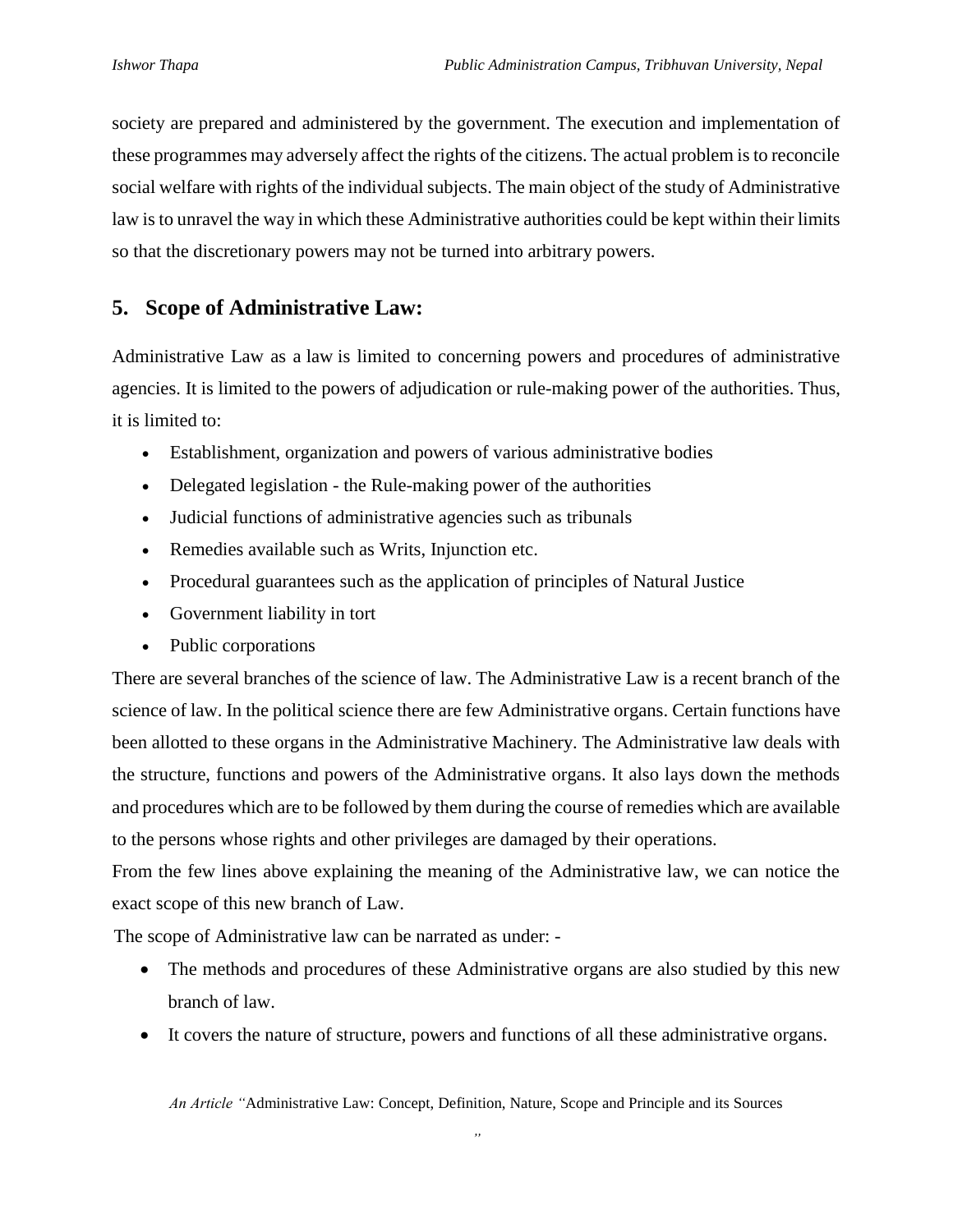- It also makes available all the relevant remedies to the persons whose rights are infringed by the operations of these organs during the course of Administration.
- Why and How the Administrative Organs are to be controlled is also viewed by the Administrative law.

In this way along with the development in the Political Science and along with the idea of federal Administration, the separate branch of Administrative law has been developed. It is to be clearly noted that this branch of Law is exclusively restricted to the Administrative organs only. The delegated legislations are supposed to be the backbone of the Administrative law.

# **6. Sources of Administrative Law:**

#### **6.1 Constitution**

The [Constitution](https://www.lawnotes.in/Constitution) is the creator of various several administrative bodies and agencies. It gives brief details about the mechanism and the administrative powers granted to various authorities. The Constitution is the supreme law of the land. Any law or act which is inconsistent with it has no force or effect. The effect of this provision is that laws and administrative acts must comply with the Constitution. The Constitution is binding on the executive branch of government in every sphere of administration. Constitution establishes a variety of agencies and administrative structures to control the exercise of public power.

#### **6.2 Acts and Statutes**

[Acts](https://www.lawnotes.in/Act) and [Statutes](https://www.lawnotes.in/Statute) passed by legislature are important sources of administrative law because they elaborately detail the powers, functions and modes of control of several administrative bodies.

#### **6.3 Ordinances, Notification and Circulars**

[Ordinances](https://www.lawnotes.in/Ordinance) are issued by the [President](https://www.lawnotes.in/President) (at Union / Federal level) and [Governor](https://www.lawnotes.in/Governor) (at State level) and are valid for a particular period of time. These ordinances give additional powers to administrators in order to meet urgent needs.

Administrative directions, notifications and circulars provide additional powers by a higher authority to a lower authority. In some cases, they control the powers.

*An Article "*Administrative Law: Concept, Definition, Nature, Scope and Principle and its Sources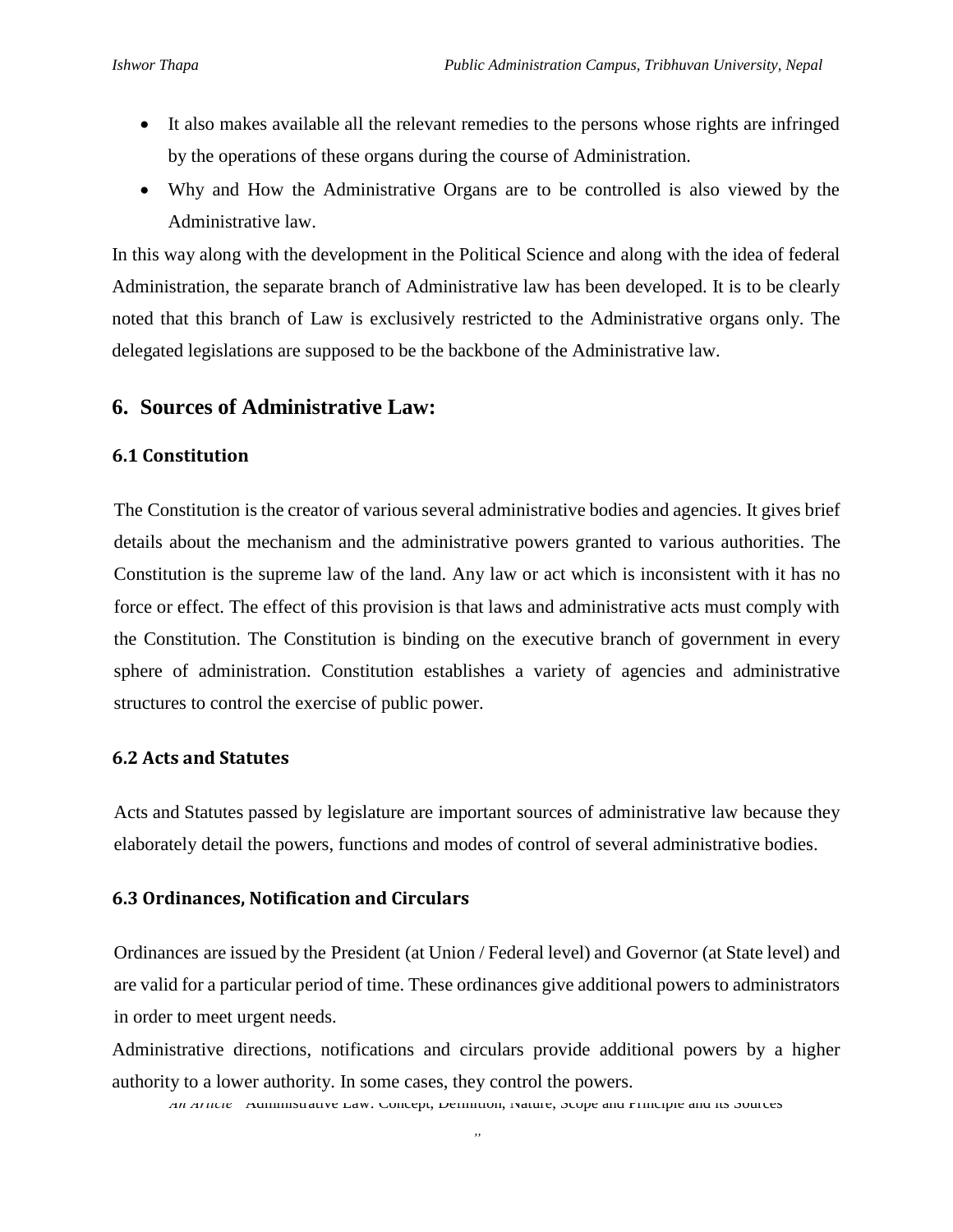#### **6.4 Judicial decision**

Judicial decisions or judge-made law have been responsible for laying down several new principles related to administrative actions. They increased the accountability of administrative actions and acted as an anchor between the notifications, circulars etc. to be linked and complied directly or indirectly with the constitutional or statutory provisions.

# **7. Principles of Administrative Law:**

#### **7.1 Judicial Review:**

Administrative law is generic term, it encompasses all aspects of legal regulations of governmental powers, and judicial review of the administrative actions refers to the jurisdiction of the courts to ensure that governmental decision makers act within law. The exercise of legal power may often involve the exercise of discretion to choose between alternative courses of action or, indeed, whether or not to act at all. The essence of discretion is, however, that it is contained within legal limits. A power not contained within such limits would be arbitrary. The principles of judicial review serve to set legal limits to the exercise of discretionary powers. Judicial review is concerned with the legality of the decision made, not with the merits of the particular decision

#### **7.2 Principle of legitimate expectation**

It was, in fact, for the purpose of restricting the right to be heard that 'legitimate expectation' was introduced into the law. It made its first appearance in an English case where alien students of 'Scientology' were refused extension of their entry permits as an act of policy by the Home Secretary, who had announced that no discretionary benefits would be granted to this sect. They had no legitimate expectation of extension beyond the permitted time and so no right to a hearing, though revocation of their permits within that time would have been contrary to legitimate expectation. Official statements of policy may cancel legitimate expectation; just as they may create it.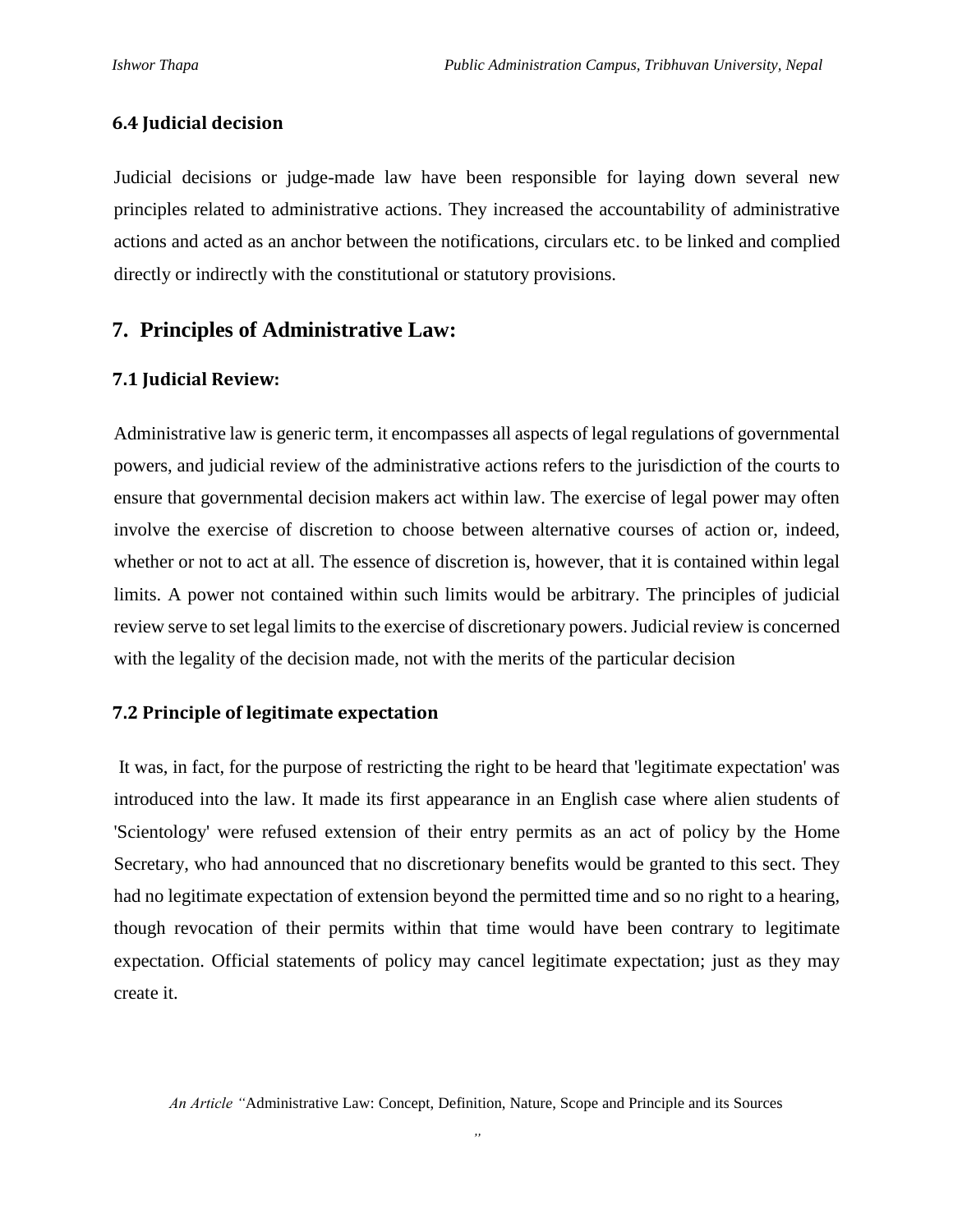### **7.3 Principle of reasonableness**

The concept of discretional decision making is one of the main issues of administrative law. The term discretion has been used to indicate administration's choice to achieve its goal without arbitrariness since it achieves its goals by involving all citizens. Wielding this power, it can make choices from a range of solutions, but bounded by the principle of reasonableness. This principle expresses the logical relationship that must exist between discretional decisions and the evaluation of all public and private interests involved in the circumstances of the case.

# **7.4 Principle of good governance**

Good governance is about the processes for making and implementing decisions. It's not about making 'correct' decisions, but about the best possible process for making those decisions. Good governance has eight major characteristics:

- Participatory
- Consensus oriented
- Accountability
- Effective and efficient
- Equitable and inclusive
- Rule of law
- Transparent

# **7.5 Principle of natural justice**

"Not only should justice be done, but it should be seen to be done" It is not a written law but has been developed by courts in process of their judicial decisions. It seems to be as old as the system of dispensation of justice itself. It has by now assumed the importance of being, so to say, "an essential inbuilt component" of the mechanism, through which decision making process passes, in the matters touching the rights and liberty of the people. It is no doubt, a procedural requirement but it ensures a strong safeguard against any Judicial or administrative; order or action, adversely affecting the substantive rights of the individuals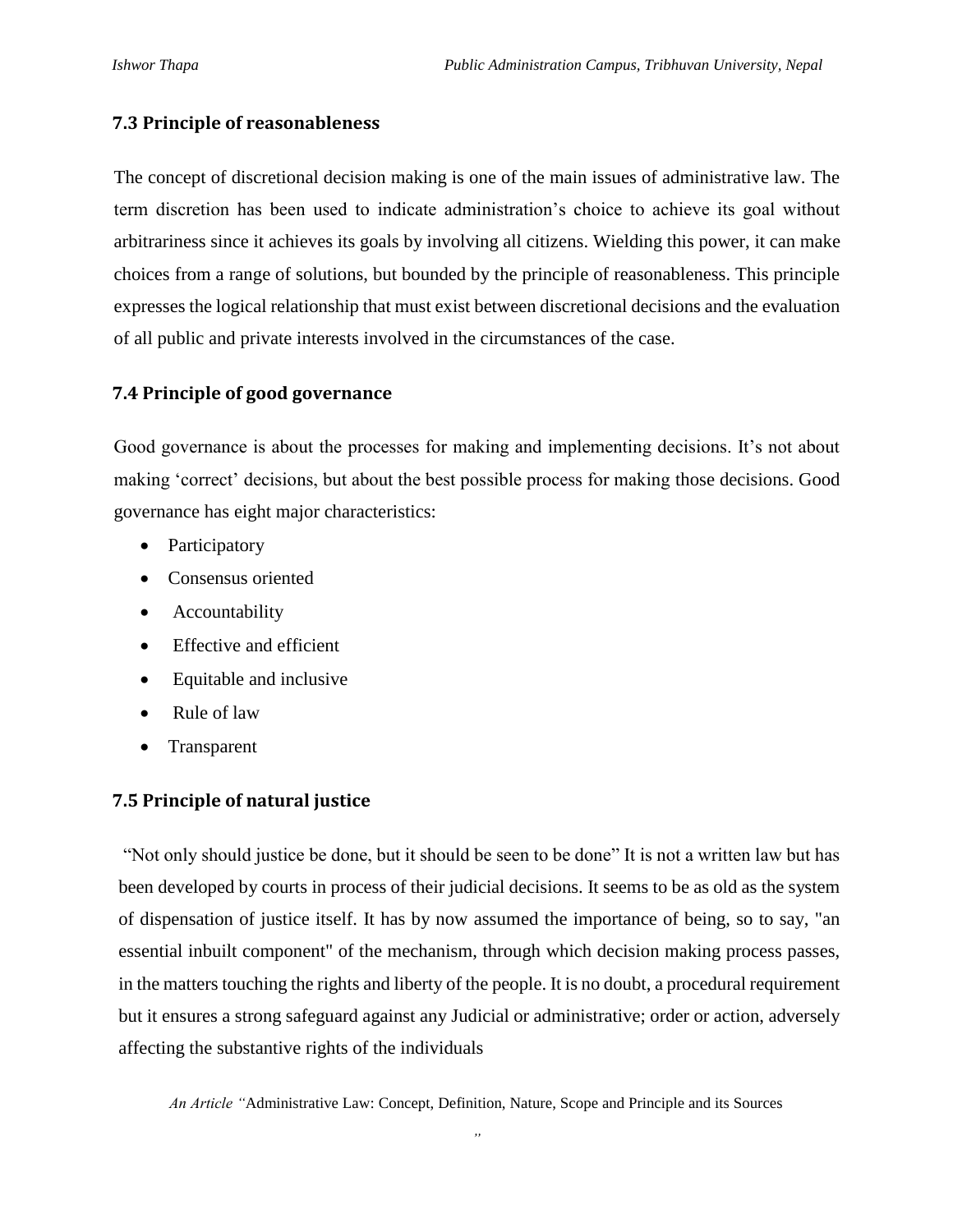### **7.6 The principle of rule of law**

"Where laws do not rule, there is no constitution."19 The notion of the rule of law can be traced back to at least the time of Aristotle who observed that given the choice between a king who ruled by discretion and a king who ruled by law, the later was clearly superior to the former. The essence of the rule of law is that of the sovereignty or supremacy of law over man and the government. The rule of law insists that every person- irrespective of rank and status in society- be subject to the law. Although it is always a good precept to beware of fashions in legal thinking, there is substantial support for the view that the foundation of modern administrative law is the rule of law.

#### **7.7 The principle of accountability**

The principle of accountability requires that there must be in place forums in which decision makers may be called to account to justify their actions. Such accountability may be political or legal. A minister should be accountable to Parliament at the political level to justify, for example, that decisions taken are in the best interests of the nation. The principles of judicial review enable the courts to call decision-makers to account for the legal propriety of their decision-making. The principle of accountability helps in making a clear distinction between direction and arbitrariness. An arbitrary power is one which is open-ended, not subject to identifiable limits and, therefore, not capable of being controlled by the courts

#### **7.8 Classification of power**

The separation of powers is a useful doctrine in order to measure any undue shift of power toward the executive. It is importance to recognize the scope and extent of a government's executive or administrative powers, and its judicial powers. It is a doctrine which is fundamental to the organization of a state – and to the concept of constitutionalism – in so far as it prescribes the appropriate allocation of powers, and the limits of those powers, to differing institutions. The concept has played a major role in the formation of constitutions. The extent to which powers can be, and should be, separate and distinct, was a central feature in formulating, for example, both the American and French revolutionary constitutions. In any state, three essential bodies exist: the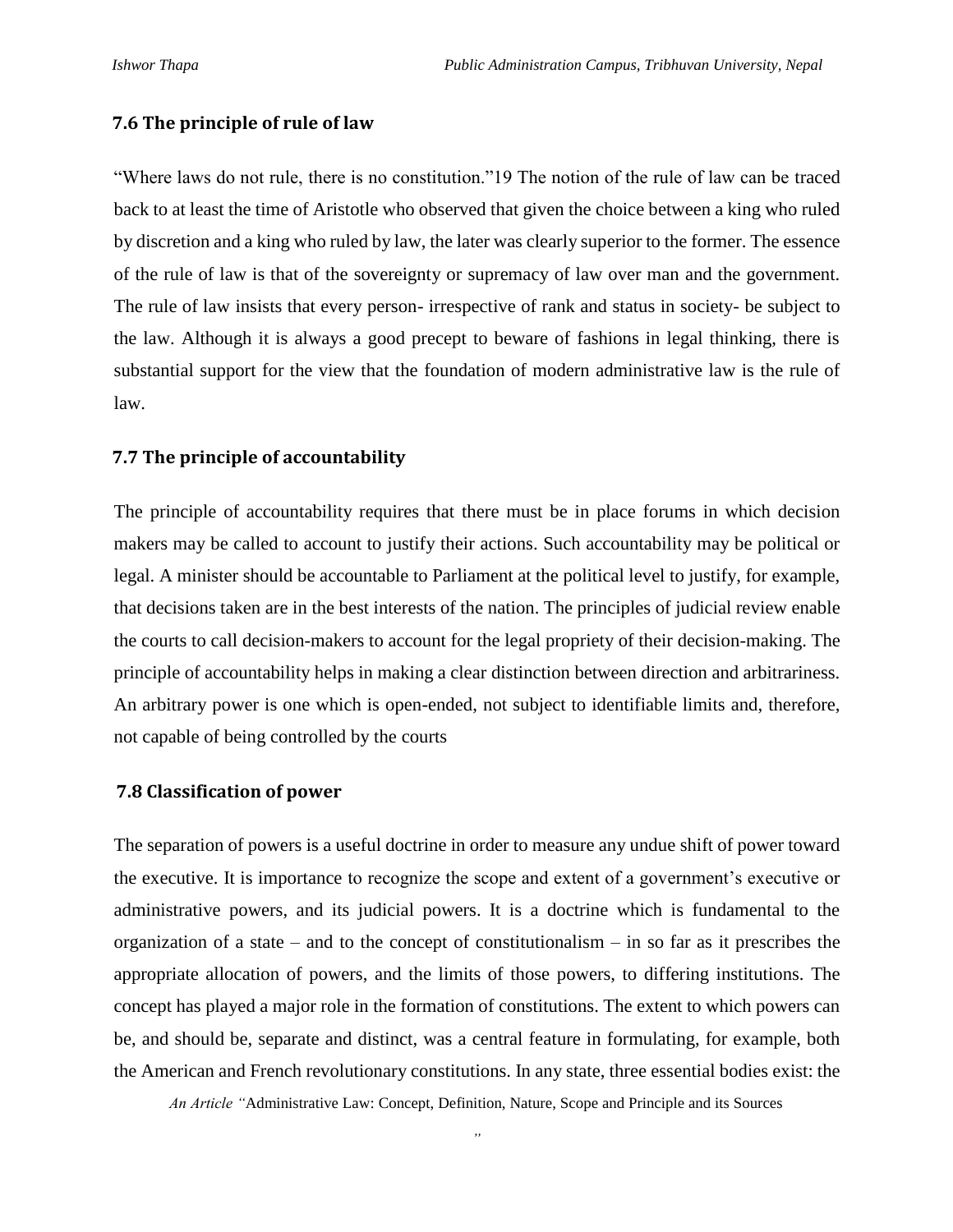executive, the legislature and the judiciary. It is the relationship between these bodies which must be evaluated against the backcloth of the principle. The essence of the doctrine is that there should be, ideally, a clear distinction in function between the legislature, executive and judiciary, so that none should have excessive power and that there should exist a system of checks and balances between the institutions.

# **8. Objectives of Administrative Law:**

Over the past decade it appears that administrative law, which is the body of law governing the activities of administrative agencies of government, has been minimized, allowing a number of governmental agencies to run ineffectually. Ultimately this has resulted in numerous economic and environmental calamities within the United States, i.e.; British Petroleum, Enron, Wall Street, and the auto industry. The majority of governmental agencies within the United States are underneath the executive branch, with few being a part of the judicial and legislative branches. Following are the objectives of administrative law:

- Control of government powers:
- Remedy to aggrieved person:
- Equal status of state and public:
- Effective use of government power:
- Public utility:
- Determination of government and public disputes:
- Determination of social problems:
- Performance of administration improvement:
- Maintenance of Rule of law:

# **9. Conclusion:**

Administrative law is the law governing the Executive, to regulate its functioning and protect the common citizenry from any abuse of power exercised by the Executive or any of its instrumentalities. It is a new branch of law which has evolved with time and shall continue to

*An Article "*Administrative Law: Concept, Definition, Nature, Scope and Principle and its Sources